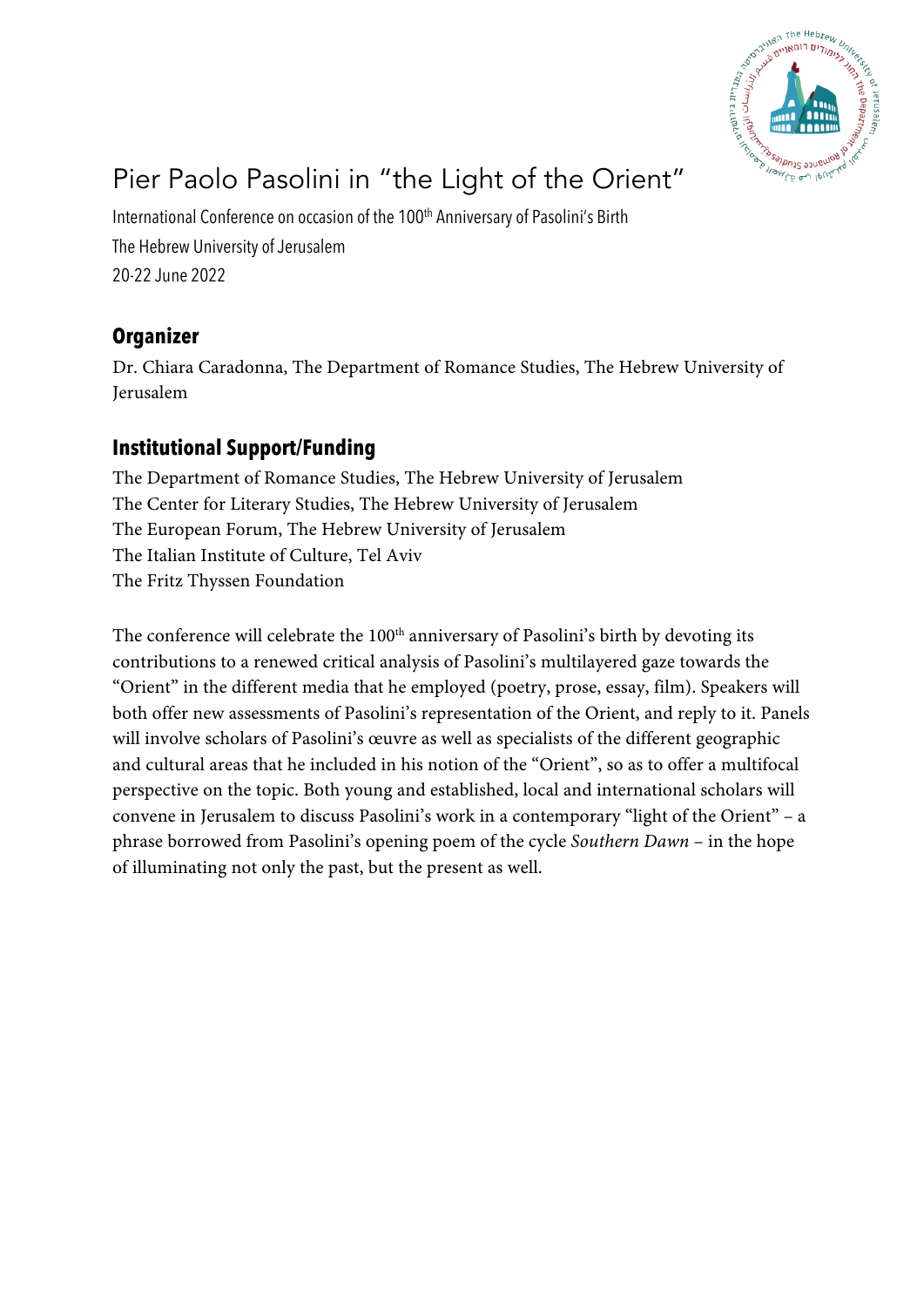## **Conference Program**

Monday, June 20, 2022, 17:30, Cinematheque Jerusalem

17:30 – 18:00 Aperitivo 18:00 Greetings Prof. Nissim Otmazgin, Dean of the Faculty of Humanities, The Hebrew University of Jerusalem Dr. Yona Hanhart-Marmor, Head of the Department of Romance Studies, The Hebrew University of Jerusalem Dr. Maria Sica, Director of the Italian Institute of Culture, Tel Aviv

18:30 – 20:00

Screening of Pier Paolo Pasolini, *Location Scouting in Palestine for the Gospel according to Matthew* (1965), 55 min, with an Introduction by Dr. Chiara Caradonna

Round Table & Open Discussion on the *Location Scouting in Palestine*

Dinner (Conference Participants only)

Tuesday, June 21, 2022, 10:00 am,

Beit Maiersdorf 502, The Hebrew University, Mount Scopus, Jerusalem

10:00-10:30

Greetings and Introduction Dr. Yona Hanhart-Marmor, Head of the Department of Romance Studies, The Hebrew University of Jerusalem Dr. Chiara Caradonna, The Department of Romance Studies, The Hebrew University of Jerusalem

#### 10:00-11:00

Chair: Yuval Tal

**Carla Benedetti** (Pisa) Pasolini, the World's South and the Sense of History **Chiara Caradonna** (HUJI) "Controtipato, controtipato". On the Poetics of Grain and Duplication in Pasolini's Oriental Imagery

11:00-11:30 Coffee break

11:30-12:30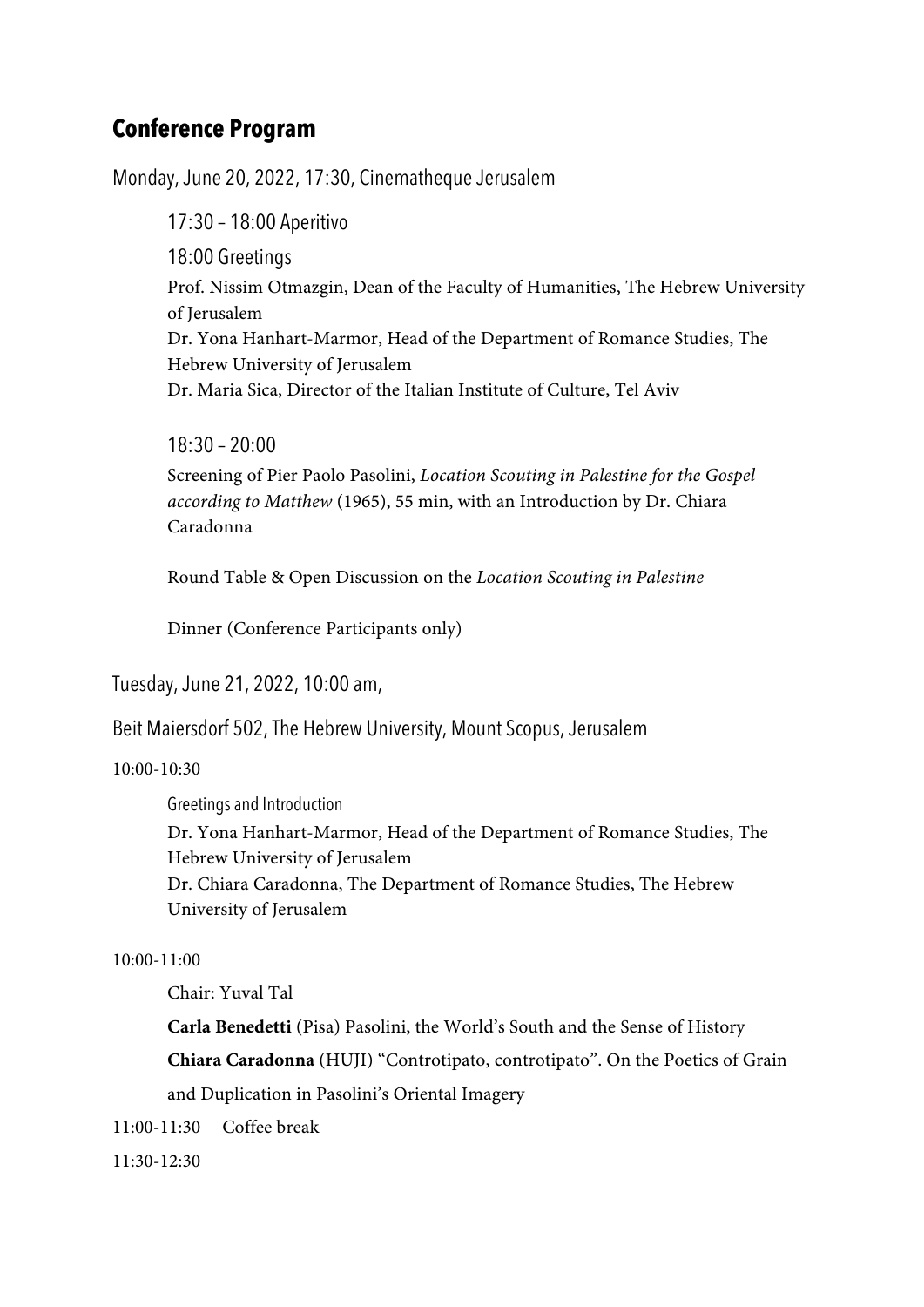Chair: Louise Bethlehem

Fabien Vitali (LMU) This splendid hell of misery. On "colonial discourse" in Pasolini (1960-1975)

**Silvia Mazzini** (IDSVA) The Force of Poverty. Pasolini's 'transnational South' in contemporary philosophical debates

12:30-14:00 Lunch & Tour of the Hebrew University Campus 14:00-15:30

Chair: Giddon Ticotsky

**Ilana Pardes** (HUJI) Traveling in the Holy Land: From Mark Twain to Pier Paolo Pasolini

**Alon Altaras** Pier Paolo Pasolini: Israel and Friuli – Places of the Heart?

**Ohad Landesman** (TAU) Performing Disillusionment: Fantasy and Reality in

Pasolini's Location Hunting Journey to Israel

15:30-16:00 Coffee break

16:00-17:00

Chair: Oded Na'aman

**Shaul Setter** (Bezalel/Van Leer), Self-Contradicting Fathers: Law, Resistance, and Authority in Pasolini's Israel

**Robert S. C. Gordon** (Cambridge), Poesia in forma di Palestina: Pasolini and "la nostalgia dell'Europa"

- 17:00-18:00 Concluding Discussion
- 19:00 Dinner (conference participants only)

Wednesday, June 22, 2022, 10:00 am

Beit Maiersdorf 502, The Hebrew University, Mount Scopus, Jerusalem

10:00-11:00

Chair: Yakir Paz

**Tal Yehezkely** (TAU) Pure Contamination: Pasolini's *L'odore dell'India* and the contaminated language, between the sensory and the lingual

**Elena Mucciarelli** (Groningen) Returning the Gaze. Pasolini in the Footsteps of the lost Christians of India

11:00-11:30 Coffee break

11:30-12:30